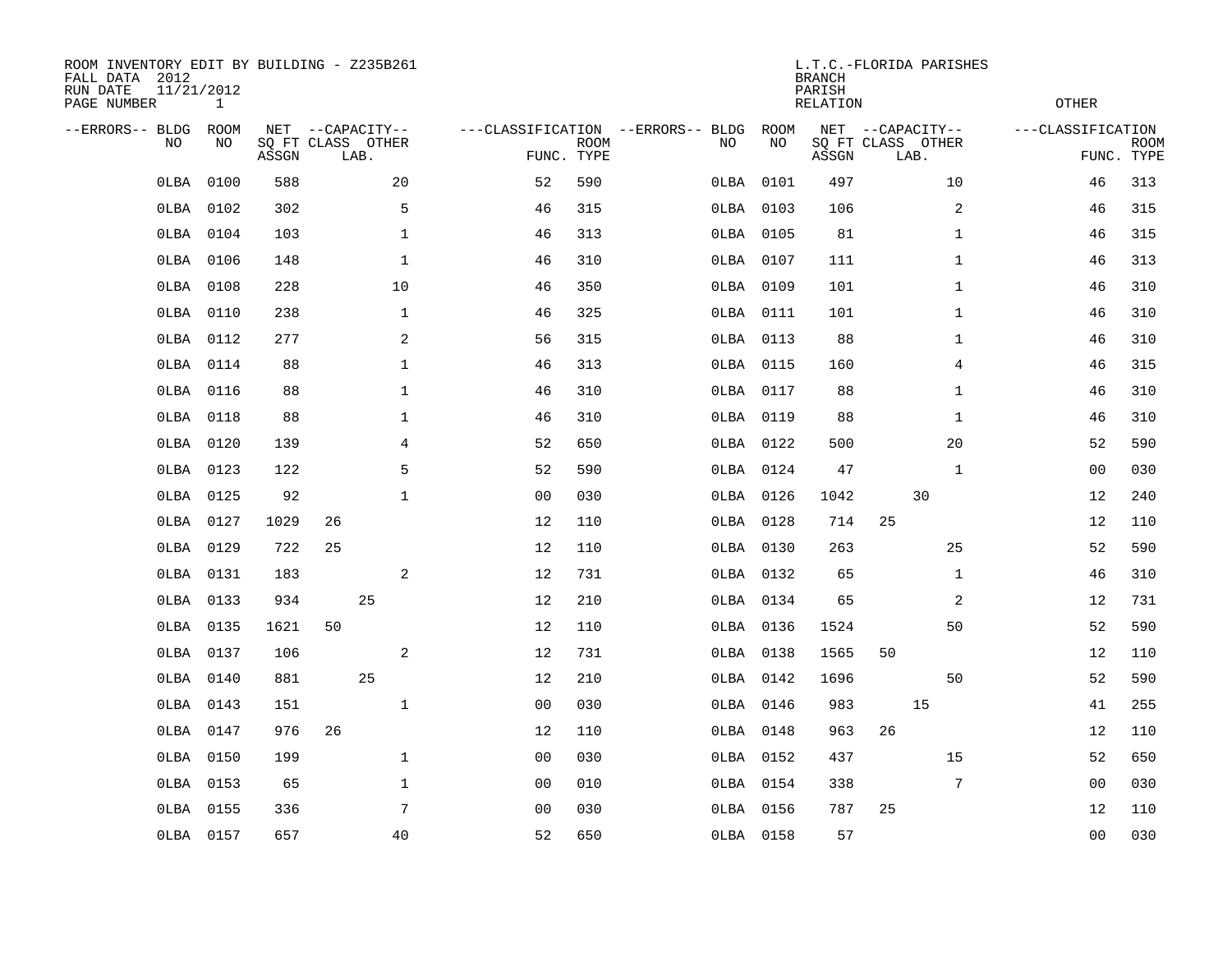| ROOM INVENTORY EDIT BY BUILDING - Z235B261<br>FALL DATA 2012<br>RUN DATE<br>11/21/2012<br>PAGE NUMBER | 2         |       |                                               |                                        |                    |           |           | <b>BRANCH</b><br>PARISH<br>RELATION                     |                               | L.T.C.-FLORIDA PARISHES                                                                   | <b>OTHER</b>            |                           |
|-------------------------------------------------------------------------------------------------------|-----------|-------|-----------------------------------------------|----------------------------------------|--------------------|-----------|-----------|---------------------------------------------------------|-------------------------------|-------------------------------------------------------------------------------------------|-------------------------|---------------------------|
| --ERRORS-- BLDG ROOM<br>NO.                                                                           | NO        | ASSGN | NET --CAPACITY--<br>SQ FT CLASS OTHER<br>LAB. | ---CLASSIFICATION --ERRORS-- BLDG ROOM | ROOM<br>FUNC. TYPE | NO        | NO        | ASSGN                                                   | SQ FT CLASS OTHER<br>LAB.     | NET --CAPACITY--                                                                          | ---CLASSIFICATION       | <b>ROOM</b><br>FUNC. TYPE |
|                                                                                                       | OLBA 0159 | 84    | $\mathbf 1$                                   | 46                                     | 310                | OLBA 0160 |           | 1666                                                    |                               | 15                                                                                        | 12                      | 210                       |
|                                                                                                       | OLBA 0161 | 100   | $\mathbf 1$                                   | 12                                     | 731                | OLBA 0162 |           | 923                                                     |                               | 25                                                                                        | 52                      | 590                       |
|                                                                                                       | OLBA 0163 | 766   | 30                                            | 12                                     | 110                | OLBA 0169 |           | 149                                                     |                               | $\mathbf{1}$                                                                              | 51                      | 325                       |
|                                                                                                       | OLBA 0170 | 117   | $\mathbf{1}$                                  | 51                                     | 310                | OLBA 0171 |           | 202                                                     |                               | 2                                                                                         | 56                      | 315                       |
|                                                                                                       | OLBA 0172 | 129   | $\mathbf{1}$                                  | 54                                     | 310                | OLBA 0173 |           | 449                                                     |                               | 10                                                                                        | 51                      | 313                       |
|                                                                                                       | OLBA 0174 | 58    | $\mathbf{1}$                                  | 12                                     | 731                | OLBA 0175 |           | 49                                                      |                               |                                                                                           | 0 <sub>0</sub>          | 030                       |
|                                                                                                       | 0LBA 0200 | 2678  |                                               | 0 <sub>0</sub>                         | 030                |           | OLBA 145A | 688                                                     | 20                            |                                                                                           | 12                      | 110                       |
|                                                                                                       | OLBA 145B | 695   | 20                                            | 12                                     | 110                |           | 0LBA 161A | 128<br>TOTAL NUMBER CLASSROOMS<br>TOTAL NUMBER LABS 210 | TOTAL NUMBER SPECIAL LABS 220 | $\mathbf{1}$<br>TOTAL NET ASSIGN SQ. FT. IN ROOM FILE<br>TOTAL NUMBER COMPUTER CLASSROOMS | 12<br>27,697<br>11<br>3 | 731                       |
|                                                                                                       | OLBB T100 | 3525  | 20                                            | 12                                     | 210                | OLBB T101 |           | 826                                                     | 20                            |                                                                                           | 12                      | 110                       |
|                                                                                                       | OLBB T102 | 176   | $\mathbf 1$                                   | 12                                     | 731                | OLBB T103 |           | 71                                                      |                               | $\mathbf{1}$                                                                              | 12                      | 731                       |
|                                                                                                       | OLBB T104 | 223   | 2                                             | 46                                     | 310                | OLBB T106 |           | 144                                                     |                               | $\mathbf{1}$                                                                              | 0 <sub>0</sub>          | 030                       |
|                                                                                                       | OLBB T107 | 517   | 3                                             | 12                                     | 210                | OLBB T108 |           | 943                                                     |                               | 10                                                                                        | 12                      | 210                       |
|                                                                                                       | OLBB T109 | 426   | 15                                            | 52                                     | 590                | OLBB T110 |           | 826                                                     | 20                            |                                                                                           | 12                      | 110                       |
|                                                                                                       | OLBB T111 | 198   | $\mathbf 1$                                   | 12                                     | 731                | OLBB T112 |           | 276                                                     |                               | $\mathbf{1}$                                                                              | 12                      | 731                       |
| $0$ LBB                                                                                               | T113      | 3742  | 40                                            | 81                                     | 081                | OLBB T114 |           | 778                                                     |                               | 20                                                                                        | 81                      | 081                       |
| $0$ LBB                                                                                               | T115      | 46    | $\mathbf{1}$                                  | 81                                     | 081                | OLBB T116 |           | 226                                                     |                               | 2                                                                                         | 0 <sub>0</sub>          | 030                       |
| $0$ LBB                                                                                               | T117      | 43    | $\mathbf 1$                                   | 00                                     | 010                | OLBB T118 |           | 192                                                     |                               | 2                                                                                         | 46                      | 310                       |
| $0$ LBB                                                                                               | T119      | 217   | 10                                            | 52                                     | 590                | OLBB T120 |           | 74                                                      |                               | $\mathbf{1}$                                                                              | 12                      | 731                       |
| $0$ LBB<br>9                                                                                          | T121      | 121   | 2                                             | 12                                     | 110                | OLBB T122 |           | 43                                                      |                               |                                                                                           | 0 <sub>0</sub>          | 030                       |
|                                                                                                       | OLBB T123 | 229   | 2                                             | 0 <sub>0</sub>                         | 030                | OLBB T124 |           | 47<br>TOTAL NUMBER CLASSROOMS<br>TOTAL NUMBER LABS 210  | TOTAL NUMBER SPECIAL LABS 220 | 2<br>TOTAL NET ASSIGN SQ. FT. IN ROOM FILE<br>TOTAL NUMBER COMPUTER CLASSROOMS            | 52<br>13,224<br>3<br>3  | 590                       |
|                                                                                                       | 000A 0100 | 240   | 4                                             | 81                                     | 081                | 000A 0101 |           | 798                                                     |                               | $7\overline{ }$                                                                           | 81                      | 081                       |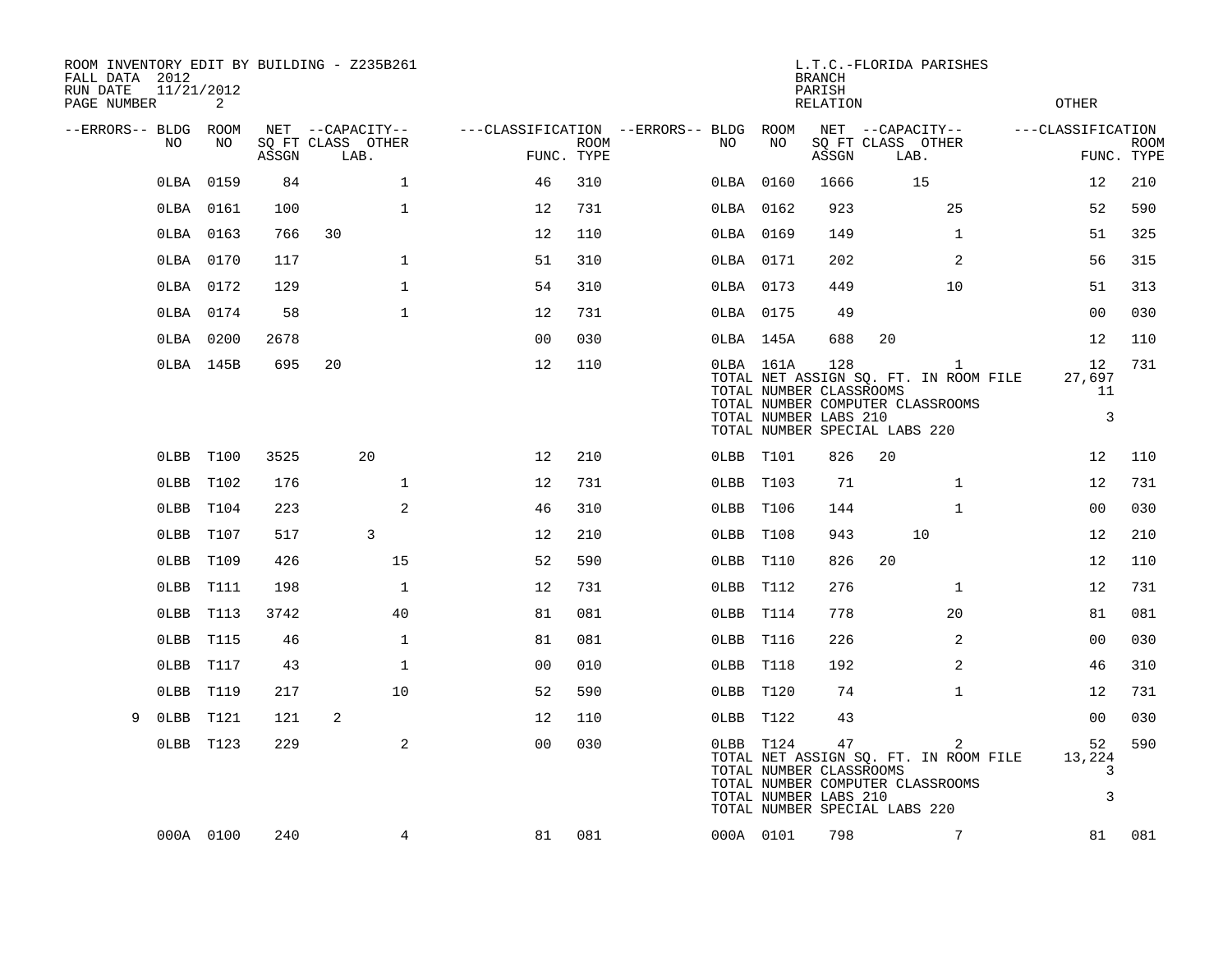| ROOM INVENTORY EDIT BY BUILDING - Z235B261<br>FALL DATA 2012<br>RUN DATE<br>11/21/2012 |            |       |                           |            |      |                                        |            | <b>BRANCH</b><br>PARISH                                 | L.T.C.-FLORIDA PARISHES                                                                                          |                              |                           |
|----------------------------------------------------------------------------------------|------------|-------|---------------------------|------------|------|----------------------------------------|------------|---------------------------------------------------------|------------------------------------------------------------------------------------------------------------------|------------------------------|---------------------------|
| PAGE NUMBER                                                                            | 3          |       |                           |            |      |                                        |            | RELATION                                                |                                                                                                                  | <b>OTHER</b>                 |                           |
| --ERRORS-- BLDG ROOM                                                                   |            |       | NET --CAPACITY--          |            |      | ---CLASSIFICATION --ERRORS-- BLDG ROOM |            |                                                         | NET --CAPACITY--                                                                                                 | ---CLASSIFICATION            |                           |
| NO.                                                                                    | NO         | ASSGN | SQ FT CLASS OTHER<br>LAB. | FUNC. TYPE | ROOM | NO.                                    | NO         | ASSGN                                                   | SQ FT CLASS OTHER<br>LAB.                                                                                        |                              | <b>ROOM</b><br>FUNC. TYPE |
|                                                                                        | 000A 0102  | 312   | 15                        | 81         | 081  |                                        | 000A 0103  | 576                                                     | 5                                                                                                                | 81                           | 081                       |
|                                                                                        | 000A 0104  | 768   | 30                        | 81         | 081  |                                        | 000A 0105  | 768                                                     | 21                                                                                                               | 81                           | 081                       |
|                                                                                        | 000A 0106  | 768   | 21                        | 81         | 081  |                                        | 000A 0107A | 160                                                     | $\mathbf{1}$                                                                                                     | 81                           | 081                       |
|                                                                                        | 000A 0107B | 192   | $\mathbf 1$               | 81         | 081  |                                        | 000A 0107C | 209                                                     | $\mathbf{1}$                                                                                                     | 81                           | 081                       |
|                                                                                        | 000A 0107D | 156   | $\mathbf{1}$              | 81         | 081  |                                        | 000A 0108  | 1784                                                    | 28                                                                                                               | 12                           | 210                       |
|                                                                                        | 000A 0115  | 1630  | 15                        | 81         | 081  |                                        | 000A 0117  | 240                                                     | 3                                                                                                                | 81                           | 081                       |
|                                                                                        | 000A 0118  | 1564  | 50                        | 81         | 081  |                                        | 000A 0201  | 240                                                     | $\mathbf{1}$                                                                                                     | 81                           | 081                       |
|                                                                                        | 000A 0202  | 81    | 6                         | 81         | 081  |                                        | 000A 0204  | 90                                                      | 2                                                                                                                | 81                           | 081                       |
|                                                                                        | 000A 0205  | 140   | $\mathbf{1}$              | 81         | 081  |                                        | 000A 0206  | 264                                                     | 6                                                                                                                | 81                           | 081                       |
|                                                                                        | 000A 0208  | 406   | 16                        | 81         | 081  |                                        | 000A 0209  | 406                                                     | 20                                                                                                               | 81                           | 081                       |
|                                                                                        | 000A 0210  | 264   | 15                        | 81         | 081  |                                        | 000A 0211  | 396                                                     | 15                                                                                                               | 81                           | 081                       |
|                                                                                        | 000A 1000  | 1428  |                           | 81         | 081  |                                        | 000A 1001  | 305                                                     |                                                                                                                  | 81                           | 081                       |
|                                                                                        | 000A 1002  | 325   |                           | 81         | 081  |                                        | 000A 2001  | 75                                                      |                                                                                                                  | 81                           | 081                       |
|                                                                                        | 000A 2002  | 75    |                           | 81         | 081  |                                        | 000A 2003  | 75<br>TOTAL NUMBER CLASSROOMS<br>TOTAL NUMBER LABS 210  | TOTAL NET ASSIGN SQ. FT. IN ROOM FILE<br>TOTAL NUMBER COMPUTER CLASSROOMS<br>TOTAL NUMBER SPECIAL LABS 220       | 81<br>14,735<br>$\mathbf{1}$ | 081                       |
|                                                                                        | 000B 0400  | 720   | 20                        | 81         | 081  |                                        | 000B 0401  | 720                                                     | 35                                                                                                               | 81                           | 081                       |
|                                                                                        | 000B 0402  | 720   | 20                        | 81         | 081  |                                        | 000B 0403  | 720<br>TOTAL NUMBER CLASSROOMS<br>TOTAL NUMBER LABS 210 | 20<br>TOTAL NET ASSIGN SQ. FT. IN ROOM FILE<br>TOTAL NUMBER COMPUTER CLASSROOMS<br>TOTAL NUMBER SPECIAL LABS 220 | 81<br>2,880                  | 081                       |
|                                                                                        | 000C 0001  | 968   | $\mathbf{1}$              | 81         | 081  |                                        |            | TOTAL NUMBER CLASSROOMS<br>TOTAL NUMBER LABS 210        | TOTAL NET ASSIGN SQ. FT. IN ROOM FILE<br>TOTAL NUMBER COMPUTER CLASSROOMS<br>TOTAL NUMBER SPECIAL LABS 220       | 968                          |                           |
|                                                                                        | 000D 0121  | 600   | 10                        | 81         | 081  |                                        |            |                                                         | TOTAL NET ASSIGN SQ. FT. IN ROOM FILE                                                                            | 600                          |                           |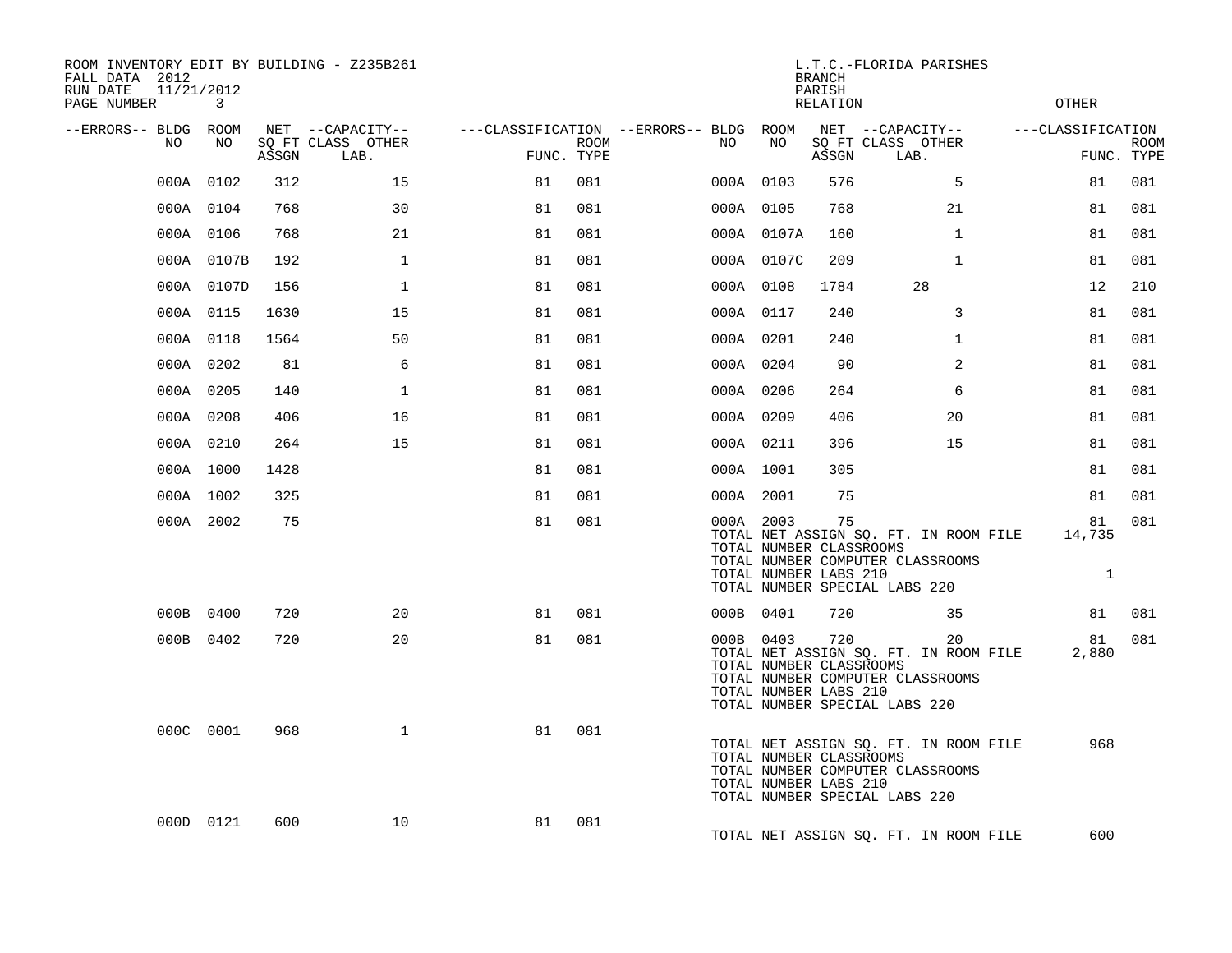| ROOM INVENTORY EDIT BY BUILDING - Z235B261<br>FALL DATA 2012<br>RUN DATE<br>11/21/2012<br>PAGE NUMBER | 4          |       |                           |            |      |                             | L.T.C.-FLORIDA PARISHES<br><b>BRANCH</b><br>PARISH<br>RELATION                                                                                                                                                       | OTHER                                          |
|-------------------------------------------------------------------------------------------------------|------------|-------|---------------------------|------------|------|-----------------------------|----------------------------------------------------------------------------------------------------------------------------------------------------------------------------------------------------------------------|------------------------------------------------|
| --ERRORS-- BLDG ROOM<br>NO                                                                            | NO         | ASSGN | SQ FT CLASS OTHER<br>LAB. | FUNC. TYPE | ROOM | NO<br>TOTAL NUMBER LABS 210 | NET --CAPACITY--    ---CLASSIFICATION --ERRORS-- BLDG ROOM NET --CAPACITY--<br>NO SQ FT CLASS OTHER<br>ASSGN<br>LAB.<br>TOTAL NUMBER CLASSROOMS<br>TOTAL NUMBER COMPUTER CLASSROOMS<br>TOTAL NUMBER SPECIAL LABS 220 | ---CLASSIFICATION<br><b>ROOM</b><br>FUNC. TYPE |
|                                                                                                       | 000E 0108B | 336   | 20                        | 12         | 110  | TOTAL NUMBER LABS 210       | TOTAL NET ASSIGN SO. FT. IN ROOM FILE<br>TOTAL NUMBER CLASSROOMS<br>TOTAL NUMBER COMPUTER CLASSROOMS<br>TOTAL NUMBER SPECIAL LABS 220                                                                                | 336<br>1                                       |
|                                                                                                       | 000F 0120  | 240   | 3                         | 81         | 081  | TOTAL NUMBER LABS 210       | TOTAL NET ASSIGN SQ. FT. IN ROOM FILE<br>TOTAL NUMBER CLASSROOMS<br>TOTAL NUMBER COMPUTER CLASSROOMS<br>TOTAL NUMBER SPECIAL LABS 220                                                                                | 240                                            |
|                                                                                                       | 000G 0122  | 600   | 40                        | 81         | 081  | TOTAL NUMBER LABS 210       | TOTAL NET ASSIGN SQ. FT. IN ROOM FILE<br>TOTAL NUMBER CLASSROOMS<br>TOTAL NUMBER COMPUTER CLASSROOMS<br>TOTAL NUMBER SPECIAL LABS 220                                                                                | 600                                            |
|                                                                                                       | 000H 0123  | 384   | $\mathbf{1}$              | 81         | 081  | TOTAL NUMBER LABS 210       | TOTAL NET ASSIGN SQ. FT. IN ROOM FILE<br>TOTAL NUMBER CLASSROOMS<br>TOTAL NUMBER COMPUTER CLASSROOMS<br>TOTAL NUMBER SPECIAL LABS 220                                                                                | 384                                            |
|                                                                                                       | 000I 0130  | 384   | $\mathbf 1$               | 81         | 081  | TOTAL NUMBER LABS 210       | TOTAL NET ASSIGN SQ. FT. IN ROOM FILE<br>TOTAL NUMBER CLASSROOMS<br>TOTAL NUMBER COMPUTER CLASSROOMS<br>TOTAL NUMBER SPECIAL LABS 220                                                                                | 384                                            |